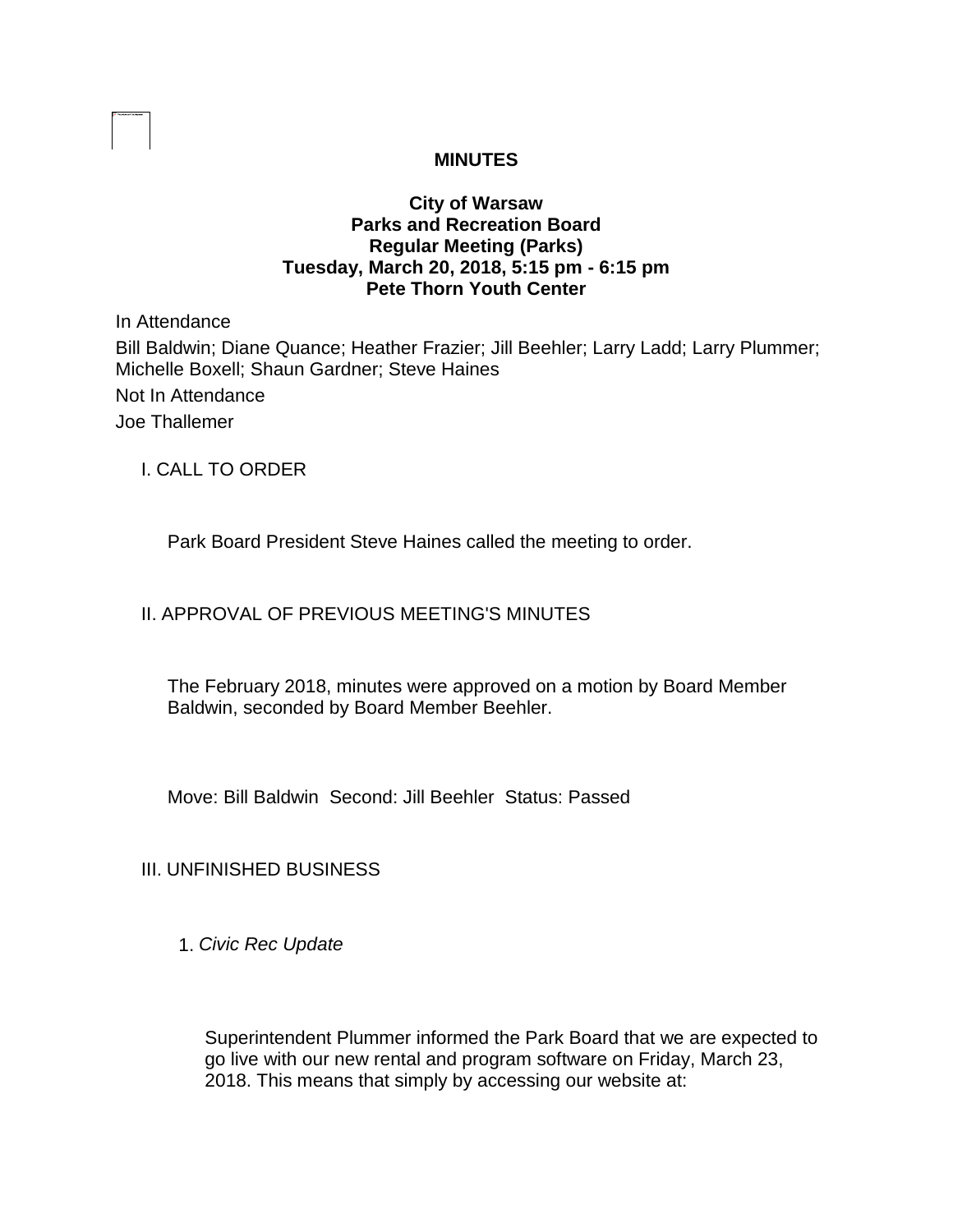[www.warsaw.in.gov/parks](http://www.warsaw.in.gov/parks) you will be able register for programs, reserve facilities, and pay online. Plummer advised that staff has been using the software behind the scenes for about 2-3 weeks now and are excited for the public to be able to use it as well.

### IV. NEW BUSINESS

1. *Tennis Association Agreement* 

Jan Orban from the Warsaw Community Tennis Association, in collaboration with the Warsaw Community Schools, would like to continue their Tennis Program with the Park's Departments help. She advised that this program has helped teach and reach numerous children and young adults about tennis, help improve their skills, and also give them something to be proud of. All participants receive a free t-shirt (which has the Parks Department listed as a sponsor), participation ribbons and other materials for their efforts!

With Park Board approval, Orban is asking for \$30 per participant up to \$6000.00. The program starts on June 4, 2018, and goes through mid July, Monday through Thursdays. The standard range is twice per week for a total fee of \$50 or four times per week for a total fee of \$65. Jan informed that Board that if a household is unable to pay the full fees, that child(ren) are still able to participate in the program. They bring extra rackets for participants to use as well as offer rackets at a discount if they opt to purchase a new one.

A motion to approve the 2018, tennis program and park department's contribution was approved by Board Member Boxell, seconded by Board Member Baldwin.

Move: Michelle Boxell Second: Bill Baldwin Status: Passed

2. *Recreation Guide*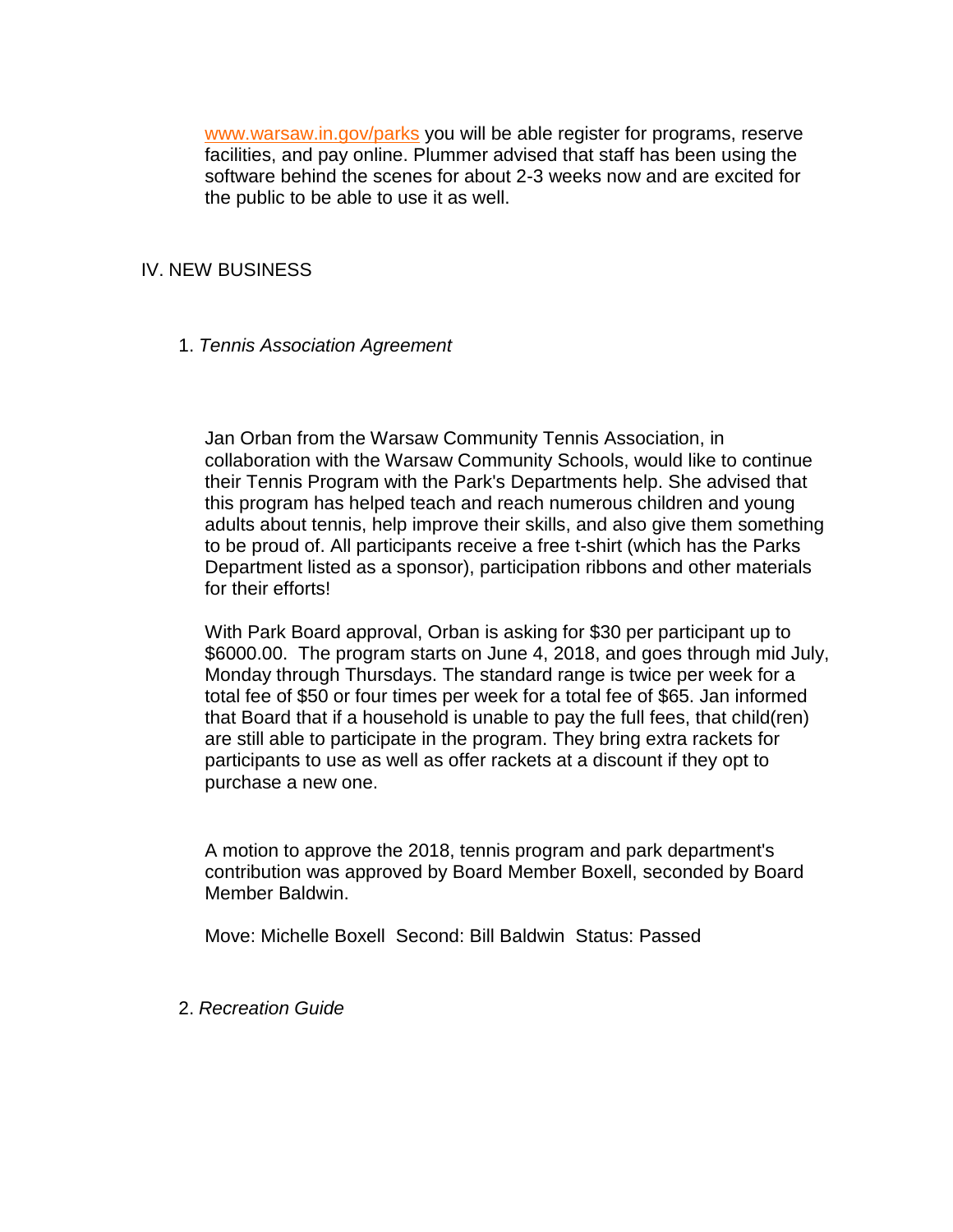Recreation Director Wieringa advised that she is putting the final touches on the 2018 recreation guide. Once it is finished it will be sent off to be printed and hopefully be able to be dispersed to the public mid April. After receiving numerous estimates, Apollo out of South Bend came in at the lowest of \$3800 for roughly 13,000 copies of the guide. Wieringa also advised that the parks department is currently in the hiring process for recreation leaders, lifeguards, skate park staff and laborers.

Recreation leaders and skate park staff need to be at least 16 years old, lifeguards need to also be at least 16 years old and be certified prior to their start date, and laborers need to be at least 18 years of age.

#### 3. Maintenance Report

Maintenance Director Gardner stated that all inside work has been completed, such as the refurbishing of picnic and sawhorse tables, benches, bike racks, and ect... They have started their annual process of spring cleaning the shop and equipment to get it ready for (weather permitting) the start of the mowing season. Gardner advised they expect to be outside in the parks full time within the next week or so. While some of the staff have been refurbishing, others have been tearing down the old chain link fence near the Firemen's Building. Custom Fencing is expected to start replacing that fence here soon. Additionally, repairs have been made at the Skate Park as well as cleanup along the shoreline due to recent flooding.

#### V. OTHER MATTERS TO COME BEFORE THE BOARD

Superintendent Plummer advised that during our last Park Board meeting, it was discussed that gas lines would be placed along Canal Street. Plummer stated that Miller Pipeline has finished their process within the Park itself and now have along SR 15 to complete. They will be moving out here soon to make room for the other utility companies to come in and start their projects for the Buffalo Street Project.

Also on April 27, 2018, Tony Elliott's memorial marker will be at the Shrine building for a ceremony and after the ceremony will then be moved to Funk Park. Tony Elliott's wife had chosen for the sign to be placed perpendicular at the park so that it can be seen from all directions.